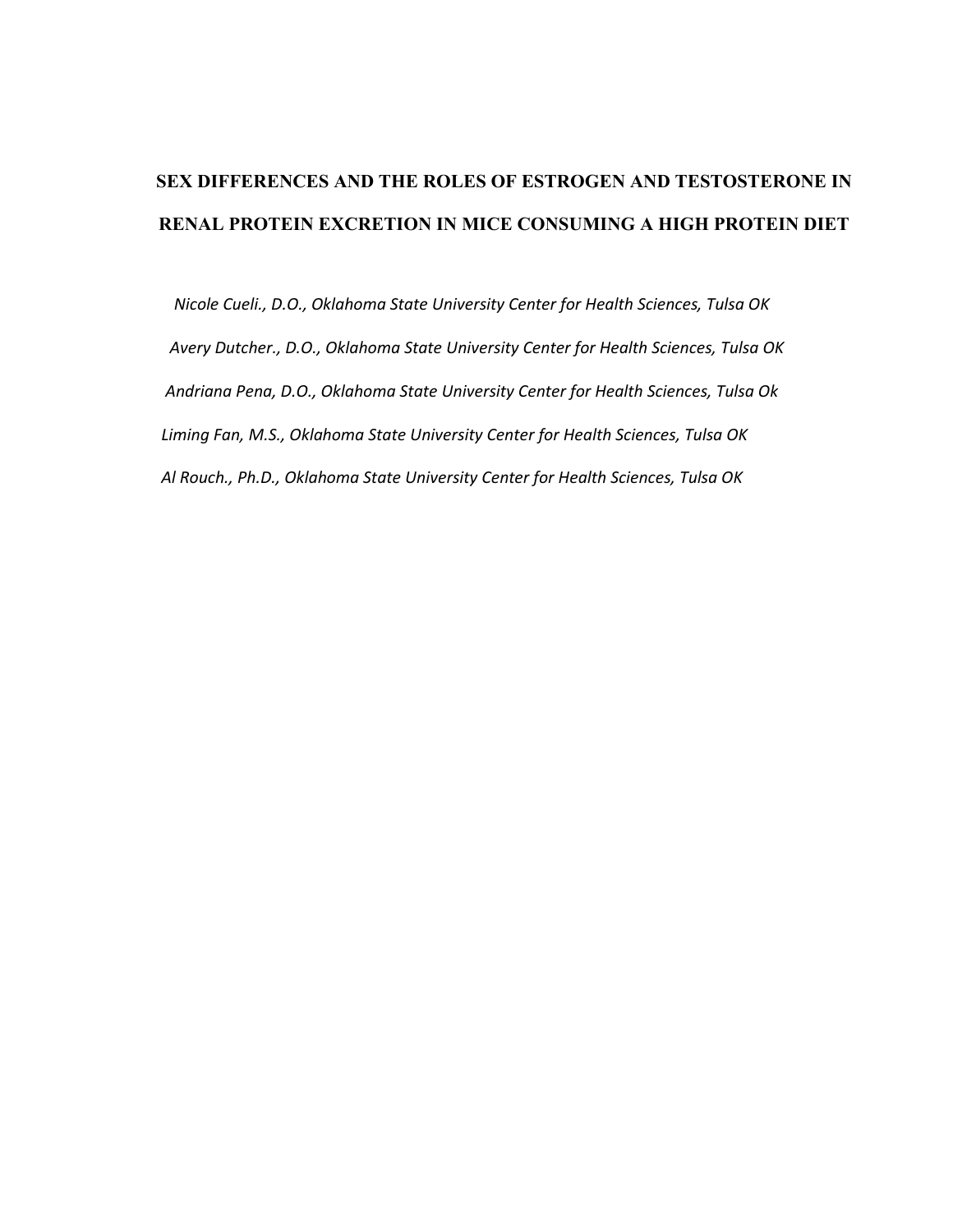## **Abstract**

**Background:** Sex differences in renal function are well known. The purpose of this study was to determine if sex differences in urinary protein excretion (PE) occur in mice consuming a high protein diet and to investigate the potential roles of the sex steroids estrogen (E2) and testosterone (T).

**Methods:** Four experiments each with the same procedure were conducted. The first included intact male (IM) and castrated (CAS) male mice (n=6/group), second included intact female (IF) and ovariectomized (OVX) female mice (n=6/group), third included IF, OVX treated with placebo (P), and OVX treated with estrogen (E2) mice ( $n=4/$ group), and fourth included IM, CAS treated with P, and CAS treated with T mice (n=4/group). All mice were placed in metabolic cages and consumed a high protein diet for 25 days. PE (mg/day) was determined from the measurement of total protein in a 24-hr urine collection from each mouse. PE was measured on days 2, 7, 14, 21, and 25 and values were averaged per group.

**Results:** When averaged for 25 days, PE for IM mice was higher than for CAS mice  $(20.8 \pm 2.2 \text{ vs } 5.4 \pm 1.2,$  respectively,  $p < 0.001$ ). PE was not different between IF and OVX mice  $(7.7 \pm 1.1 \text{ vs } 5.3 \pm 2.3, \text{ respectively})$ . PE was not different between IF, OVX-P, and OVX-E2 mice  $(7.1 \pm 2.5 \text{ vs } 5.2 \pm 1.0 \text{ vs } 6.5 \pm 1.0, \text{ respectively})$ . PE for IM mice was not different than for CAS-T mice ( $18.2 \pm 2.9$  vs  $20.7 \pm 2.2$ , respectively) and both were higher than CAS-P mice  $(5.1 \pm 1.0, p \le 0.001)$ .

**Conclusions:** Testosterone induces proteinuria in mice consuming high protein whereas E2 plays no role or only a minor role in proteinuria under these experimental conditions. Our results suggest that androgens may account for the higher incidence of kidney disease in males compared to age-matched, premenopausal females.

**Keywords:** *sex differences, proteinuria, testosterone, estrogen, high protein diet*

## **Introduction**

The obesity epidemic is a global health concern and presents significant challenges for the medical profession. While many factors contribute to this growing epidemic, personal life-style choices related to physical activity and dietary manipulation undoubtedly are key to reducing the incidence of obesity  $\frac{1}{1}$  $\frac{1}{1}$  $\frac{1}{1}$ . Major comorbidities associated with obesity involve pathologies of the cardiovascular and renal systems. Interestingly, research has demonstrated the effectiveness of high protein (HP) diets on weight reduction <sup>[2-4](#page-9-1)</sup>. Consequently, diets known for low carbohydrate and elevated protein, such as the Atkins and Keto diets, have become quite popular.

While HP ingestion might prove beneficial with weight reduction, it also increases the workload of the renal system <sup>3,[5,](#page-9-3)[6](#page-9-4)</sup>. The body does not store elevated ingested protein as occurs with elevated lipid and carbohydrate ingestion. Metabolism of ingested protein, primarily in the liver, results in products destined for renal excretion, particularly urea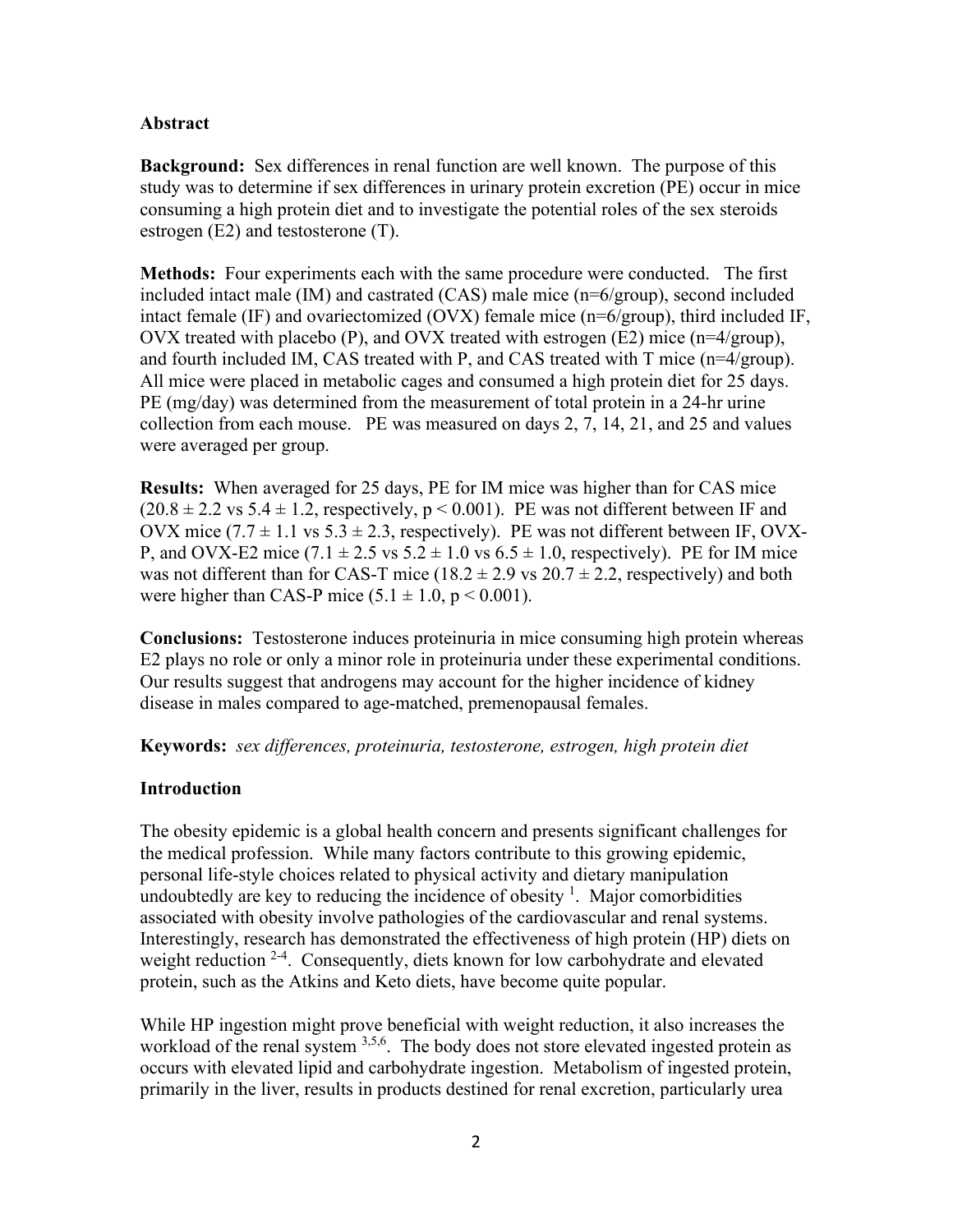and amino acids. In this process glomerular filtration and the urinary concentrating mechanism increase in activity thus increasing the metabolic work of the kidney. High protein consumption results in kidney hypertrophy, and potential renal injury  $7-12$ . It should be noted that the source of dietary protein might be important with respect to specific kidney function and potential pathologies. For example, soy and whey sources might be preferable compared to case in and animal protein $13-15$ .

Biological men have a higher incidence of renal disease than age-matched, premenopausal biological women and moreover, when controlling for all other risk factors, male biology is associated with faster progression of renal disease <sup>[6](#page-9-4)</sup>. Interestingly, postmenopausal biological females also appear to lose their renoprotection <sup>[16](#page-10-1),17</sup>. Relationships between the progression of renal disease and the presence of testosterone, or the absence of estrogen, or the altered ratio of androgen-to-estrogen remain undetermined.

As the ingestion of HP diets and the impact of sex hormones may independently enhance the progression of renal disease, it becomes important to study these two factors in combination especially now with more people ingesting HP diets to combat obesity. The purpose of this study was to determine if biological sex differences impact proteinuria in mice consuming a HP diet. In addition, we investigated the role of the major sex steroid hormones estrogen and testosterone on these differences. Based on previous studies regarding the renal excretion of total protein in rodents [18-20](#page-10-3) and the current consensus that estrogen protects against renal disease while testosterone promotes opposite effects <sup>21-31</sup>, we hypothesized that estrogen replacement in ovariectomized female mice and testosterone replacement in castrated male mice would decrease and increase protein excretion (PE), respectively.

#### **Methods**

This study was designed to investigate potential sex differences, the potential roles of estrogen and testosterone, and impact of increased dietary protein ingestion on the rates of renal PE in mice. This study was conducted to answer the following questions: 1) do sex differences regarding PE exist in mice consuming a HP diet; 2) does estrogen play a role in preventing excessive PE; and 3) does testosterone play a role in promoting excessive PE.

Male and female mice (Hsd:ICR (CD-1®)) at 30-35 day old and 20-30 g body weight were purchased from Envigo, Inc. (Indianapolis, IN). Envigo technicians performed the ovariectomy and castration 10-14 days prior to the studies. Upon arrival to the institution's animal facilities, mice were placed in plastic cages under standard conditions for 4-7 days with standard rodent chow (Harlan Teklad 18% protein) and water before being placed in metabolic cages. The Oklahoma State University Center for Health Sciences Institutional Animal Care and Use Committee approved all experimental procedures with animals.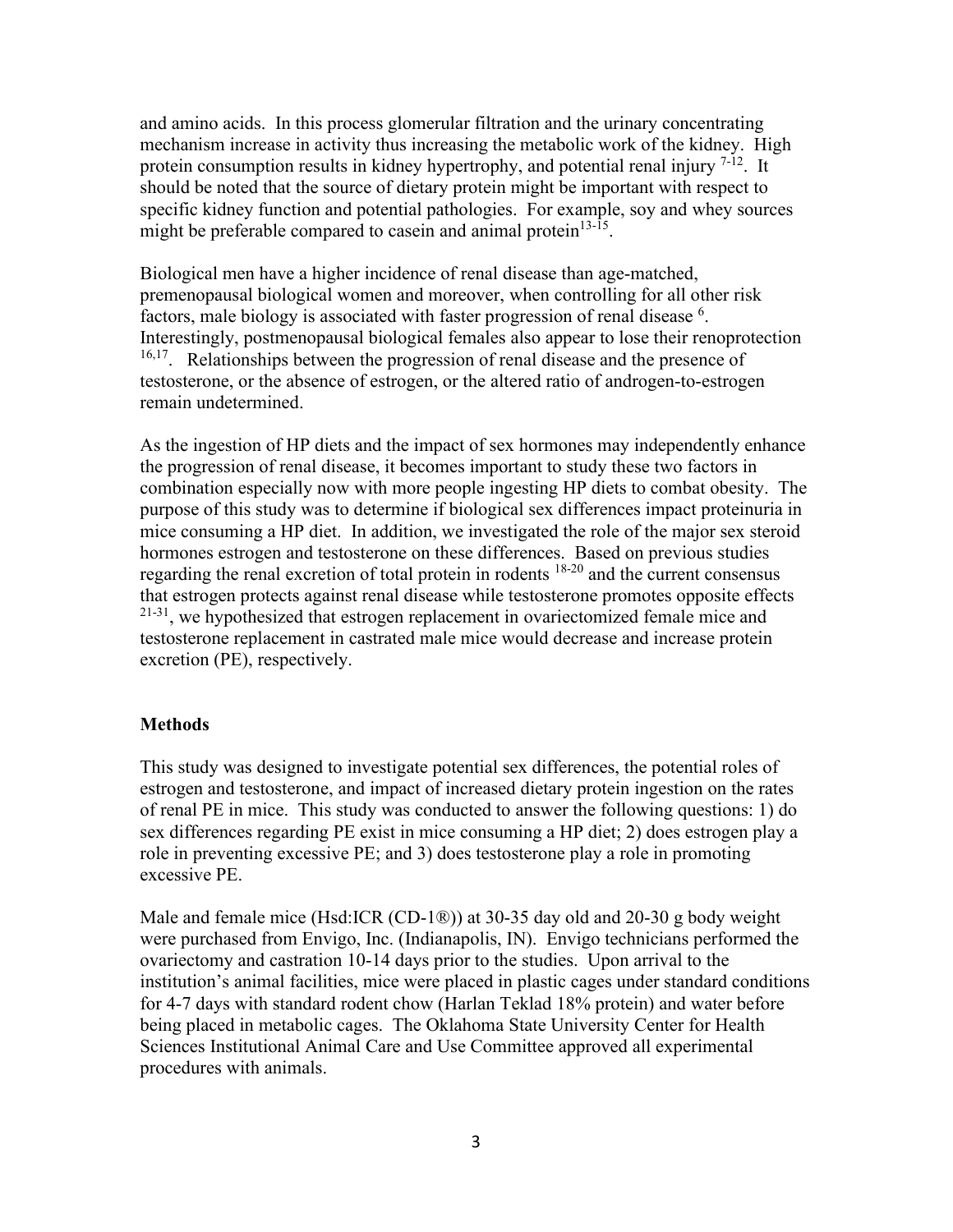Experiments were conducted with mice in metabolic cages. Daily measurements included body weight, food and water intake, urine volume (UV), and urine protein level via dipstick. Total protein concentration in the urine was measured at the OSU-CHS Medical Center via a colorimetric method using an Olympus  $AU400^{TM}$  analyzer. Renal protein excretion (PE, mg/day) was determined by multiplying the total protein concentration (mg/ml) in the urine by the UV (ml/day). Upon entering metabolic cages, all mice consumed a high - 40% protein diet (Teklad Custom Diet, Envigo, TD.90018) with water *ad libitum* throughout the experimental protocols. Constituents (g/Kg) of this diet included casein (460), sucrose (232), corn starch (200), corn oil (50), cellulose (15), calcium phosphate (9.6), calcium carbonate 10.2, and a vitamin mix (10).

Four experiments were conducted. The first included 6 intact males (IM) and 6 castrated males (CAS). The second included 6 intact females (IF) and 6 ovariectomized females (OVX). The third included 4 IF, 4 OVX mice treated with P, and 4 OVX mice treated with exogenous estrogen (E2). The fourth included 4 IM, 4 CAS mice treated with P, and 4 CAS mice treated with exogenous testosterone (T). Experiments lasted 25 days and PE was measured on days 2, 7, 14, 21, and 25. Treatments involved specialized pellets (placebo, 0.7 mg E2, or 25 mg testosterone) implanted subcutaneously to provide continuous hormone release producing physiological levels of E2 and T. (Innovative Research of America, Sarasota, FL).

At the end of each experiment mice were sacrificed via isoflurane anesthesia followed by cervical dislocation. Kidneys were removed and weighed to determine kidney-to-body weight.

**Statistics:** Repeated measures ANOVA using Graphpad Prism 9.0 were used to determine differences in PE by measuring the mean PE of each group at each time point. One-way ANOVA was used for comparisons of kidney-to-body weight differences between groups.

### **Results**

Figure 1 shows the average daily food intake of mice from the four experiments. Average food intake and thus protein intake did not differ between groups in any experiment.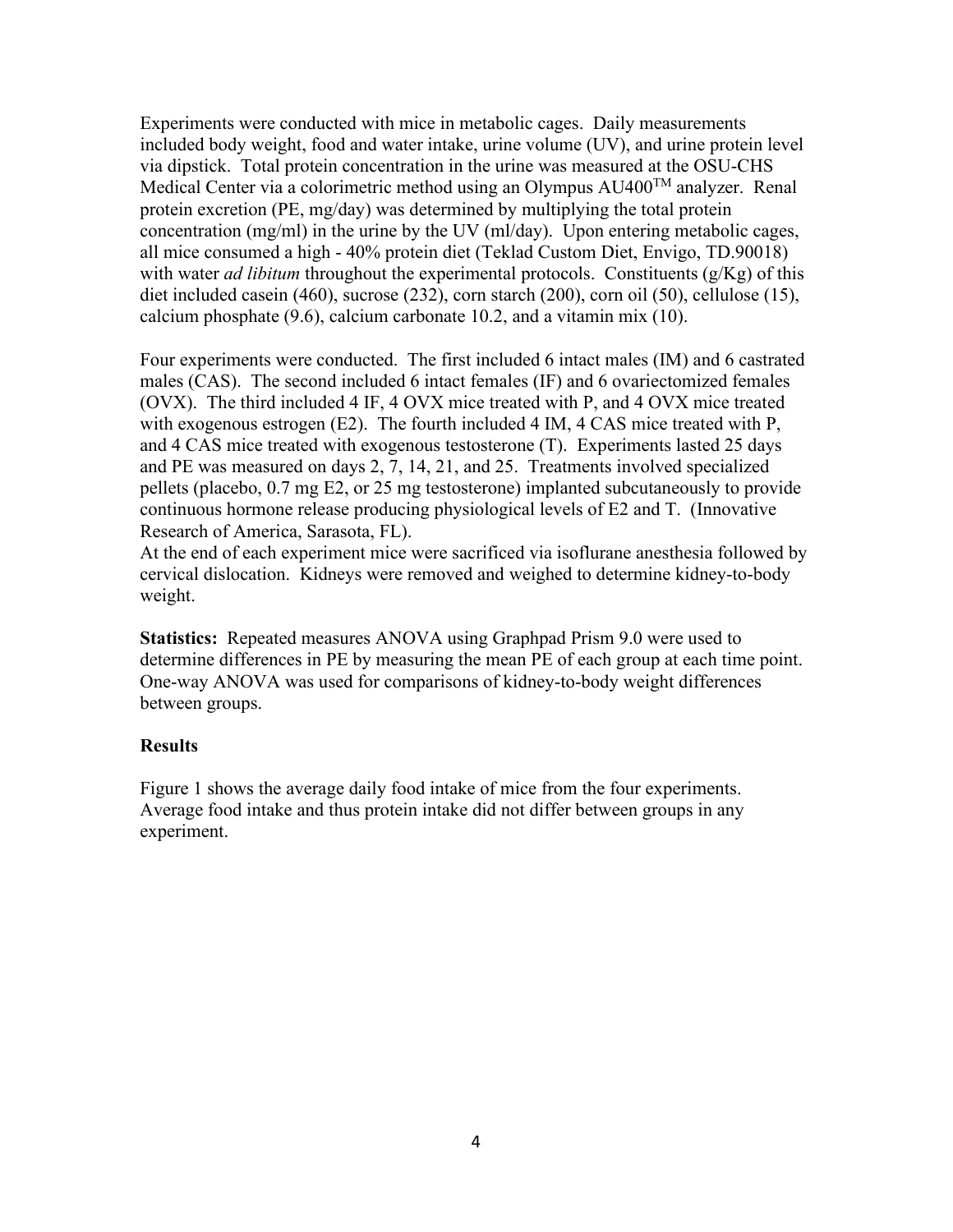



Figure 1. Average daily food intake of each experiment: A) IF and OVX mice, B) IM and CAS mice, C) IF, OVX-P, and OVX-E2 mice, and D) IM, CAS-P, and CAS-T mice. No differences in food intake were measured between groups in any experiment. Analysis conducted via one-way ANOVA.

Figure 2 shows PE data from each experiment. Experiment 1: IF mice showed non-significantly higher PE than OVX mice except in week 3 where IF PE was significantly higher. Experiment 2: IM mice showed significantly higher PE than CAS mice. Experiment 3: No differences in PE occurred between IF, OVX-P, and OVX-E2 mice. Experiment 4: IM mice and CAS-T mice showed similarly high PE which were significantly higher than CAS-P mice.

## **Figure 2. IM mice show higher PE than CAS mice and exogenous testosterone increases PE in CAS mice under high protein ingestion**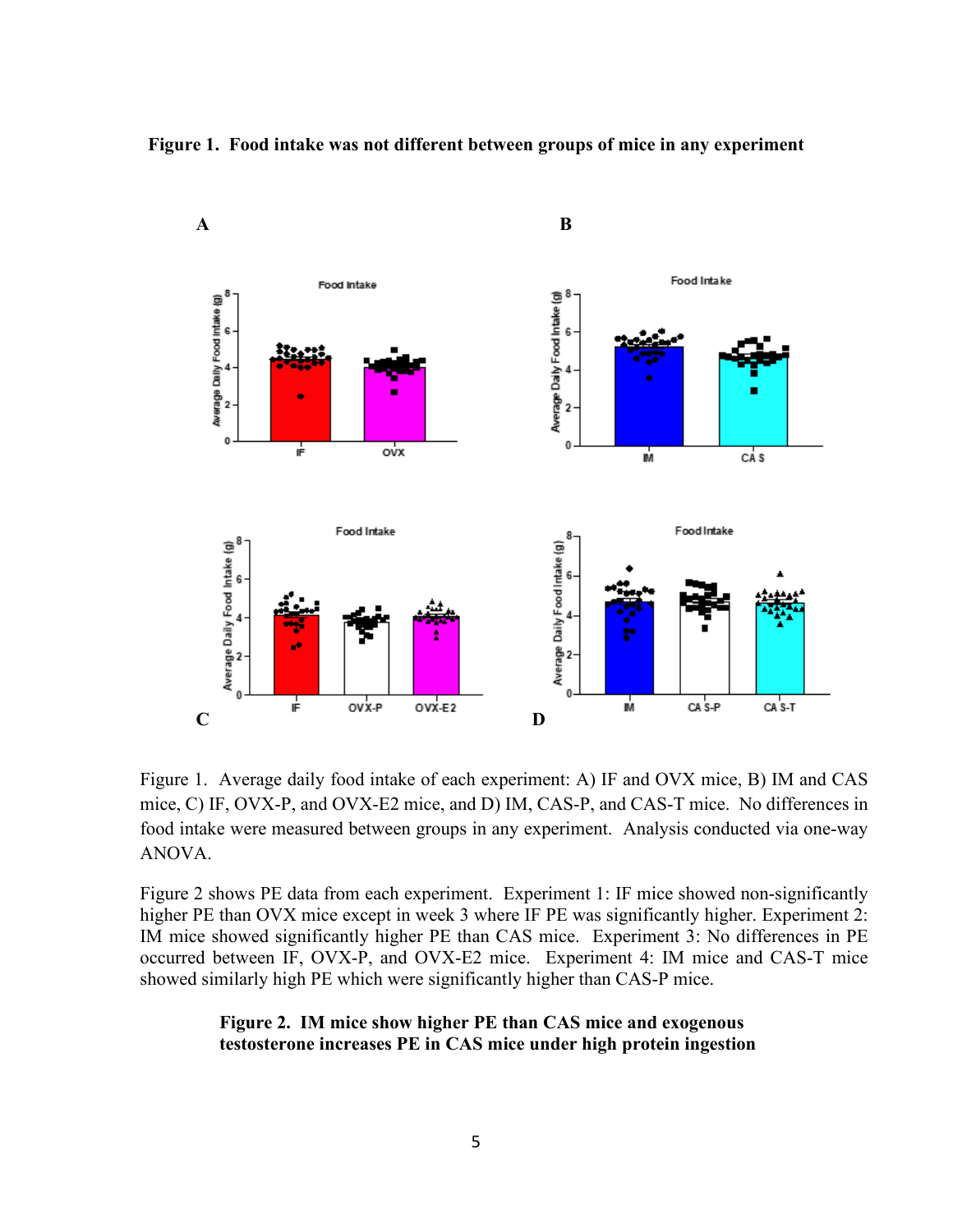

Figure 2. Renal PE (mg/day, mean  $\pm$  se) of each week from each experiment. A) IF mice had non-significantly higher PE than OVX mice except in the third week where IF mice had significantly higher PE (\*p<0.05). B) IM mice had significantly higher PE compared to CAS mice throughout the study,  $(*p<0.01, **p<0.001)$ . C) No differences in PE were measured between IF, OVX-P, or OVX-E2 mice. D) IM and CAS-T mice had significantly higher PE than CAS-P mice throughout the study. (\*p<0.05, \*\*p<0.01). Data analyzed via repeated measures ANOVA.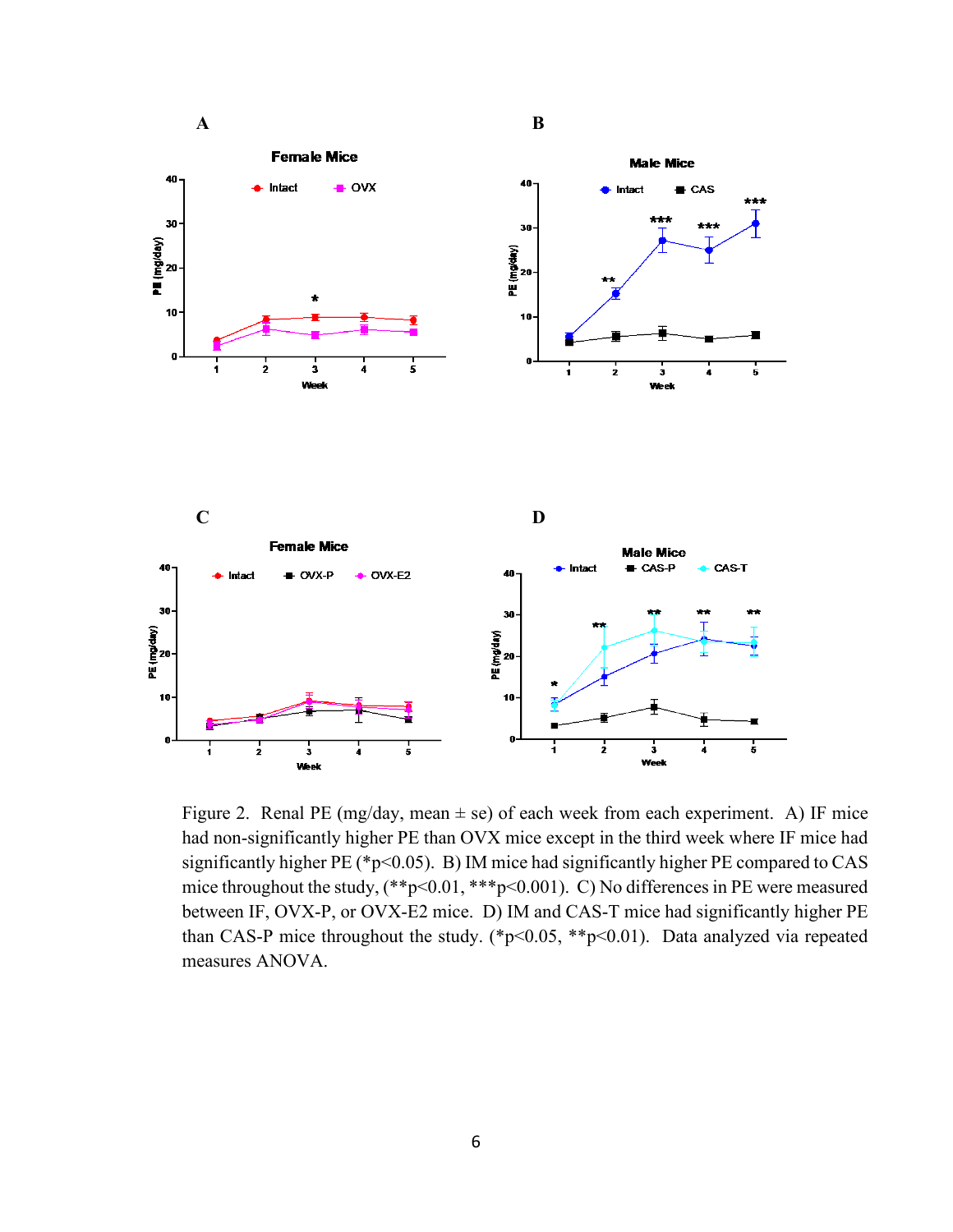|                         | $\mathbf{A}$   |               |              | B    |
|-------------------------|----------------|---------------|--------------|------|
| Week                    | IF             | <b>OVX</b>    | Week         |      |
| 1                       | $3.8 \pm 1.0$  | $2.5 \pm 1.1$ | 1            | 5.5  |
| $\overline{2}$          | $8.4 \pm 1.1$  | $6.8 \pm 1.6$ | $\mathbf{2}$ | 15.2 |
| 3                       | $8.9 \pm 1.0*$ | $5.0 \pm 1.0$ | 3            | 27.2 |
| $\overline{\mathbf{4}}$ | $8.9 \pm 1.3$  | $6.8 \pm 2.3$ | 4            | 25.0 |
| 5                       | $8.3 \pm 2.5$  | $5.6 \pm 1.1$ | 5            | 31.0 |

**Table 1. PE (mg/day, mean**  $\pm$  se) from each week of each experiment

**Week IM CAS**  $5.5 \pm 1.0$   $4.1 \pm 0.8$  1.5.2  $\pm$  1.1<sup>\*\*</sup> 5.1  $\pm$  1.3  $\begin{bmatrix} 27.2 \pm 1.5^{***} \end{bmatrix}$  6.3  $\pm$  2.0  $\begin{array}{|c|c|c|c|c|} \hline 25.0 & \pm 1.0^{***} & 5.0 & \pm 1.3 \\ \hline \end{array}$  $31.0 \pm 1.3$ \*\*\*  $5.9 \pm 1.1$ 

C D

| Week                    | IF | OVX-P                       | OVX-E2        |
|-------------------------|----|-----------------------------|---------------|
|                         |    |                             |               |
| $\mathbf{1}$            |    | $4.7 \pm 0.8$ 3.3 $\pm$ 0.9 | $3.7 \pm 1.0$ |
|                         |    |                             |               |
| $\overline{2}$          |    | $5.7 \pm 0.7$ $5.0 \pm 0.8$ | $4.8 \pm 0.8$ |
| 3                       |    | $9.2 \pm 1.9$ 6.8 $\pm$ 1.1 | $9.0 \pm 1.5$ |
| $\overline{\mathbf{4}}$ |    | $8.2 \pm 1.7$ 7.1 $\pm$ 2.9 | $7.8 \pm 1.6$ |
| 5                       |    | $7.9 \pm 1.5$ 4.9 $\pm$ 0.9 | $7.1 \pm 1.9$ |

| Week         | IM             | $CAS-P$          | <b>CAS-T</b>   |  |  |  |
|--------------|----------------|------------------|----------------|--|--|--|
| 1            | $8.5 \pm 2.0$  | $3.4 \pm 1.0^*$  | $8.2 \pm 1.4$  |  |  |  |
| $\mathbf{2}$ | $22.5 \pm 1.8$ | $7.8 \pm 0.8$ ** | $26.3 \pm 3.7$ |  |  |  |
| 3            | $20.7 \pm 3.2$ | $7.8 \pm 1.8$ ** | $26.3 \pm 3.7$ |  |  |  |
| 4            | $24.3 \pm 5.8$ | $4.9 \pm 1.9$ ** | $23.5 \pm 3.7$ |  |  |  |
| 5            | $22.6 \pm 3.0$ | $4.3 \pm 0.9$ ** | $23.5 \pm 3.5$ |  |  |  |

Table provides mean  $\pm$  se of PE (mg/day) results from each weekly measurement period of each experiment shown in figure 2 (Table 1A – Figure 2A; Table 1B – Figure 2B; Table 1C – Figure 2C, and Table 1D – Figure 2D). (Table 1A: IF>OVX, \*p<0.05), (Table 1B: IM>CAS, \*\*p<0.01 & \*\*\*p<0.001), (Table 1D: IM & CAS-T > CAS-P, \*p<0.05 & \*\*p<0.01) All significant differences were determined via repeated measures ANOVA.

Figure 3 shows the ratio of kidney weight-to-body weight of each group from experiments 3 and 4. CAS-P mice had the lowest values which were not different from those of the female groups where no differences were measured. CAS-T mice had the highest values.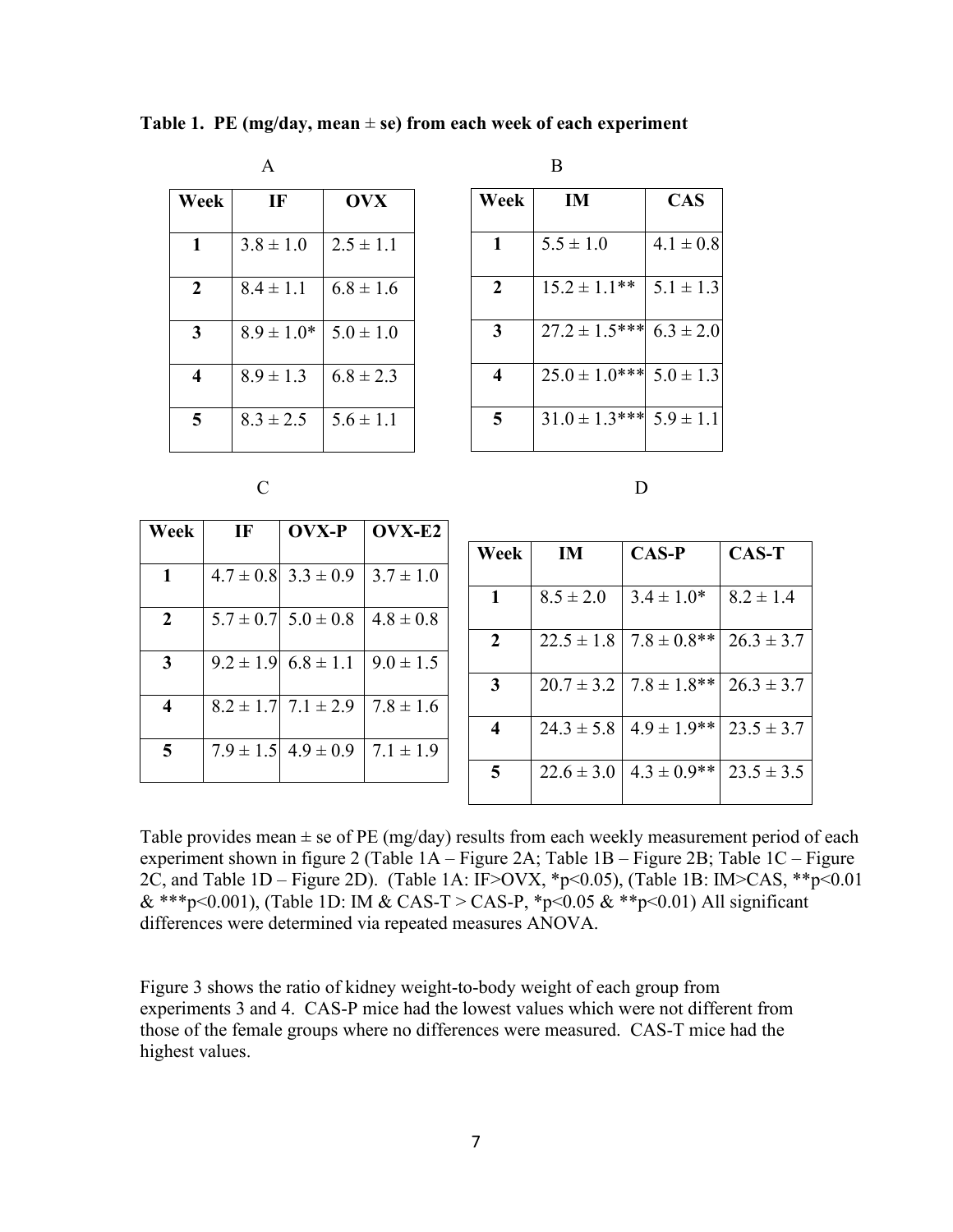

**Figure 3. Kidney-to-Body Weight Ratio in Male and Female Mice**

Figure 3. Ratio of kidney weight-to-body weight. No differences were measured in female mice. IM mice had higher values than  $CAS+P$  mice ( $p<0.010$ ) and  $CAS+T$  mice had higher values than IM ( $p$ <0.001) and CAS+P mice ( $p$ <0.0001). Analyzed via one-way ANOVA.

#### **Discussion**

Biological males have a higher incidence of renal disease than age-matched premenopausal biological females and diseased kidneys in both sexes worsen progressively faster in biological males  $19,32-34$  $19,32-34$ . The underlying mechanisms of these sex differences and pathological effects are not completely understood, but it is widely accepted that sex steroids have important roles. Renoprotection in premenopausal biological females suggests that estrogen provides protection and/or testosterone induces potential harm.

Excessive proteinuria is one of the major indicators of kidney disease. Normal kidneys prevent most protein from filtering through the glomerulus and that which does filter through gets metabolized by the nephron [35.](#page-11-1) Thus, only very small amounts of protein normally appear in the urine. Diets high in protein and low in carbohydrate have become popular in combating obesity. Elevated protein ingestion changes renal function particularly with respect to increased glomerular filtration and urinary concentration  $67,11$  $67,11$ .

Our first experiment showed that IF mice had slightly higher, though for the most part, not significantly different PE compared to OVX mice. The most obvious difference in PE resulted from experiments with male mice. IM mice demonstrated significantly higher PE compared to CAS mice. Comparison of PE between CAS mice with either the IF or OVX mice showed no significant differences.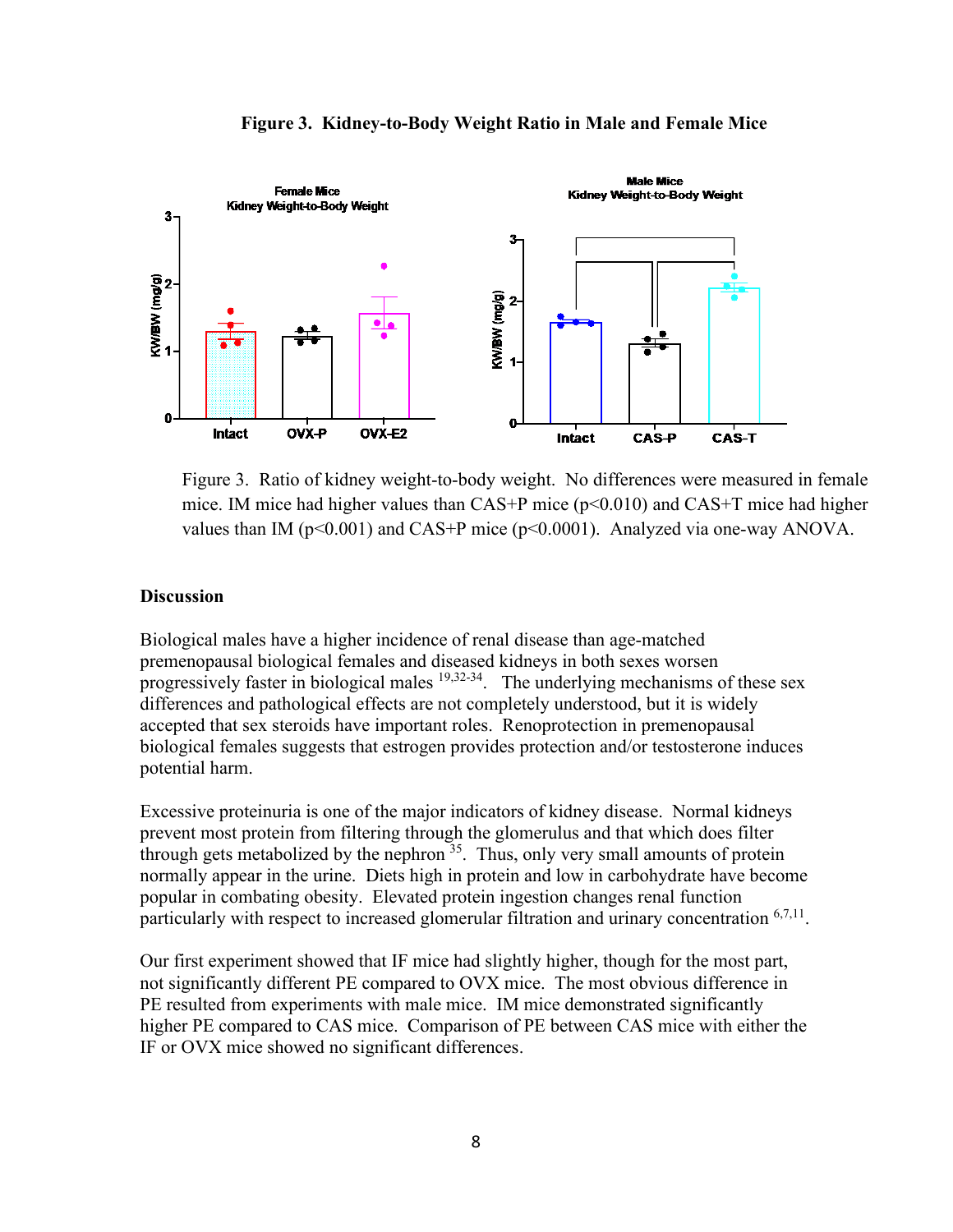Results from the first two experiments suggested that testosterone plays a role in PE in male mice but did not provide much support for any role of estrogen in female mice. We conducted two more experiments where we included intact, gonadectomized, and gonadectomized mice with exogenous E2 and T administration in females and males, respectively. The administration of E2 to OVX mice had no effect on PE when compared to the IF and OVX-P mice. However, administration of T to CAS mice resulted in high PE values equal to those of IM mice.

It has long been known that males have larger kidneys than females and the androgens play the key role in kidney size  $36$ . Moreover, high protein ingestion promotes kidney hypertrophy probably due to the increased metabolic activity imposed on the kidney [8](#page-9-7)[,12](#page-10-6)[,36-38.](#page-11-2) Hypertrophy of cells or organs often is a prelude to a pathological event. Of particular clinical importance comes from a study by Schrijvers et al. where high protein intake in mice increases glomerular hypertrophy and perhaps results in glomerular injury  $11$ . While we did not separate the effects of HP intake and testosterone on kidney size, our results shown in Figure 3 indicate that kidney hypertrophy could be of major concern in males consuming a HP diet. The combination of HP and testosterone enhances the risk for detrimental kidney hypertrophy. Kidneys from CAS and CAS-P mice were the same size as female kidneys.

We acknowledge weaknesses of the current study. We measured total protein in the urine and did not identify specific protein sources. We suspect that at least some of this protein is albumin, which under normal conditions should not appear in the urine. Dipstick results from this study (data not shown) indicate similar findings as the measured PE. This study did not begin and end with a normal protein diet but rather tested mice ingesting only the HP diet. We also did not measure circulating levels of E2 and T in mice. Previously, we measured E2 levels in gonadectomized female mice with the same E2 pellet used in the current study and results indicated values in the physiological range <sup>39</sup>. As stated above, this study did not determine the effect of HP alone on kidney hypertrophy. Future studies are required to correct these deficiencies.

#### **Conclusion**

In summary, our goal was to determine if sex differences occur in renal PE in mice consuming a HP diet and the potential roles of E2 and T. We conclude: 1) sex differences in renal PE indeed exist with male mice having much higher PE than female mice; 2) estrogen had no effect on PE; 3) testosterone increased PE. This study expands overall knowledge on sex differences in renal function under specific conditions of HP diets. Further research in the role of testosterone on PE should determine the specific mechanisms of how this sex steroid increases PE as well as any long-term potential detrimental effects would add to this body of knowledge. While additional research needs to be performed, these results have important implications for those considering a long-term dietary regimen of high protein.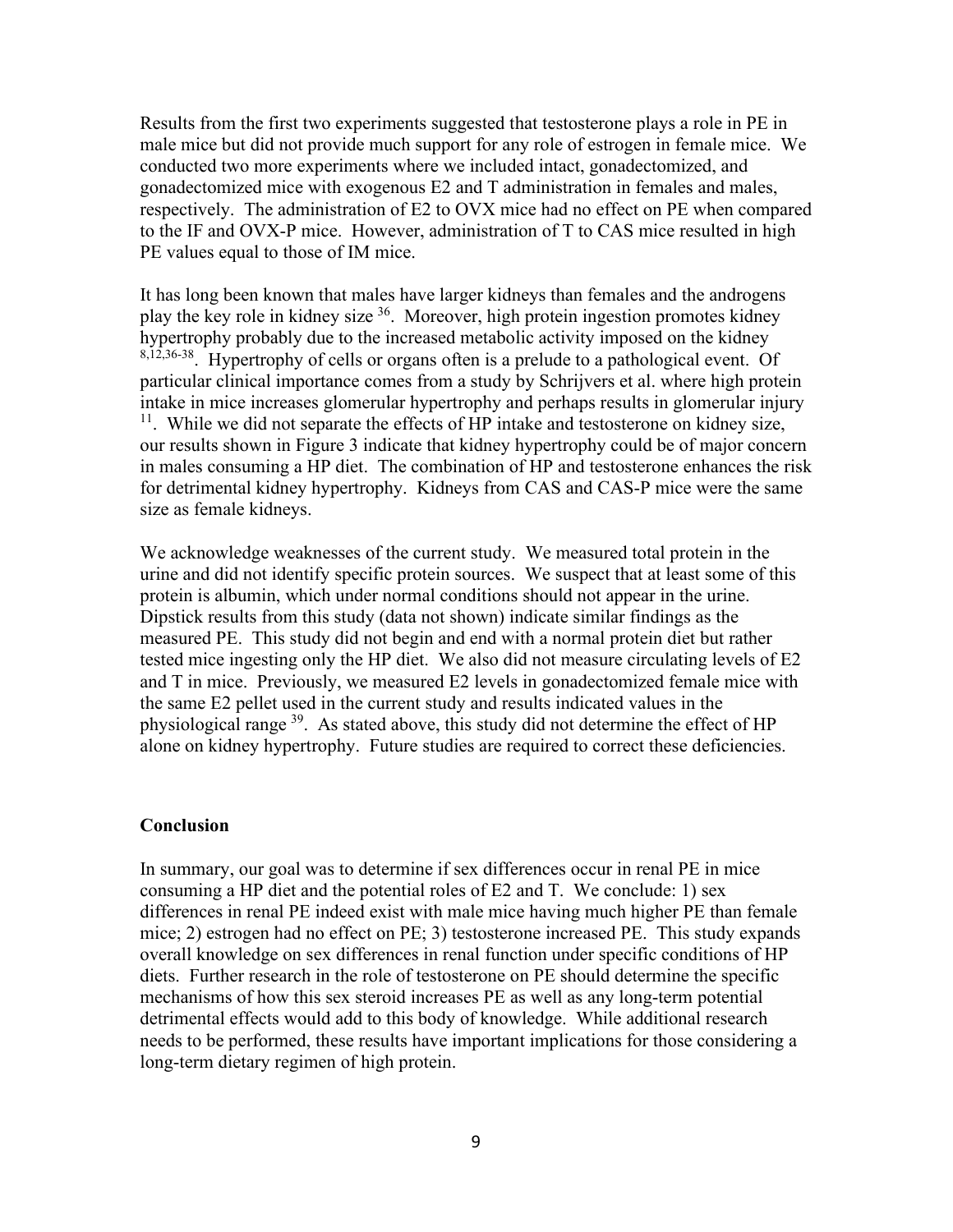## **REFERENCES**

<span id="page-9-0"></span>1. T.A. W, Tronieri JS, Butryn ML. Lifestyle modification approaches for the treatment of obesity in adults. *Am Psychol*. 2020;75(2):235-251. doi:10.1037/amp0000517

<span id="page-9-1"></span>2. Astrup A, Raben A, Geiker N. The role of higher protein diets in weight control and obesity-related comorbidities. *Int J Obes (Lond)*. May 2015;39(5):721-6. doi:10.1038/ijo.2014.216

<span id="page-9-2"></span>3. Eisenstein J, Roberts SB, Dallal G, Saltzman E. High-protein weight-loss diets: Are they safe and do they work? A review of the experimental and epidemiologic data. *Nutrition Reviews*. 2002;60(7):189-200.

4. Lacroix M, Gaudichon C, Martin A, et al. A long-term high-protein diet markedly reduces adipose tissue without major side effects in Wistar male rats. *Am J Physiol Regul Integr Comp Physiol*. 2004;287:R934-R942.

<span id="page-9-3"></span>5. Bouby N, Bankir L. Effect of high protein intake on sodium, potassium-dependent adenosine triphosphatease activity in the thick ascending limb of Henle's loop in the rat. *Clin Sci*. 1988;74:319-329.

<span id="page-9-4"></span>6. Brenner BM, Meyer TW, Hostetter TH. Dietary protein intake and the progressive nature of kidney disease: the role of hemodynamically mediated glomerular injury in the pathogenesis of progressive glomerular sclerosis in aging, renal ablation, and intrinsic renal disease. *N Engl J Med*. Sep 9 1982;307(11):652-9. doi:10.1056/NEJM198209093071104

<span id="page-9-5"></span>7. Benabe JE, Cordova HR. Effect of high-protein diet on renal concentration capacity in rabbits. *Am J Physiol*. 1992;263 (Renal Fluid Electrolyte Physiol. 32):F1051-F1056.

<span id="page-9-7"></span>8. Chin E, Bondy CA. Dietary protein-induced renal growth: correlation between renal IGF-1 synthesis and hyperplasia. *Am J Physiol Cell Physiol*. 1994;266:C1037-C1045.

9. Hammond KA, Janes DN. The effects of increased protein intake on kidney function. *J Exp Biol*. 1998;201:2081-2090.

10. Hostetter TH, Meyer TW, Rennke HG, Brenner BM. Chronic effects of dietary protein in the rat with intact and reduced renal mass. *Kidney International*. 1986;30:509- 517.

<span id="page-9-6"></span>11. Schrijvers BF, Rasch R, Tilton RG, Flyvbjerg A. High protein-induced glomerular hypertrophy is vascular endothelial growth factor-dependent. *Kidney International*. 2002;61:1600-1604.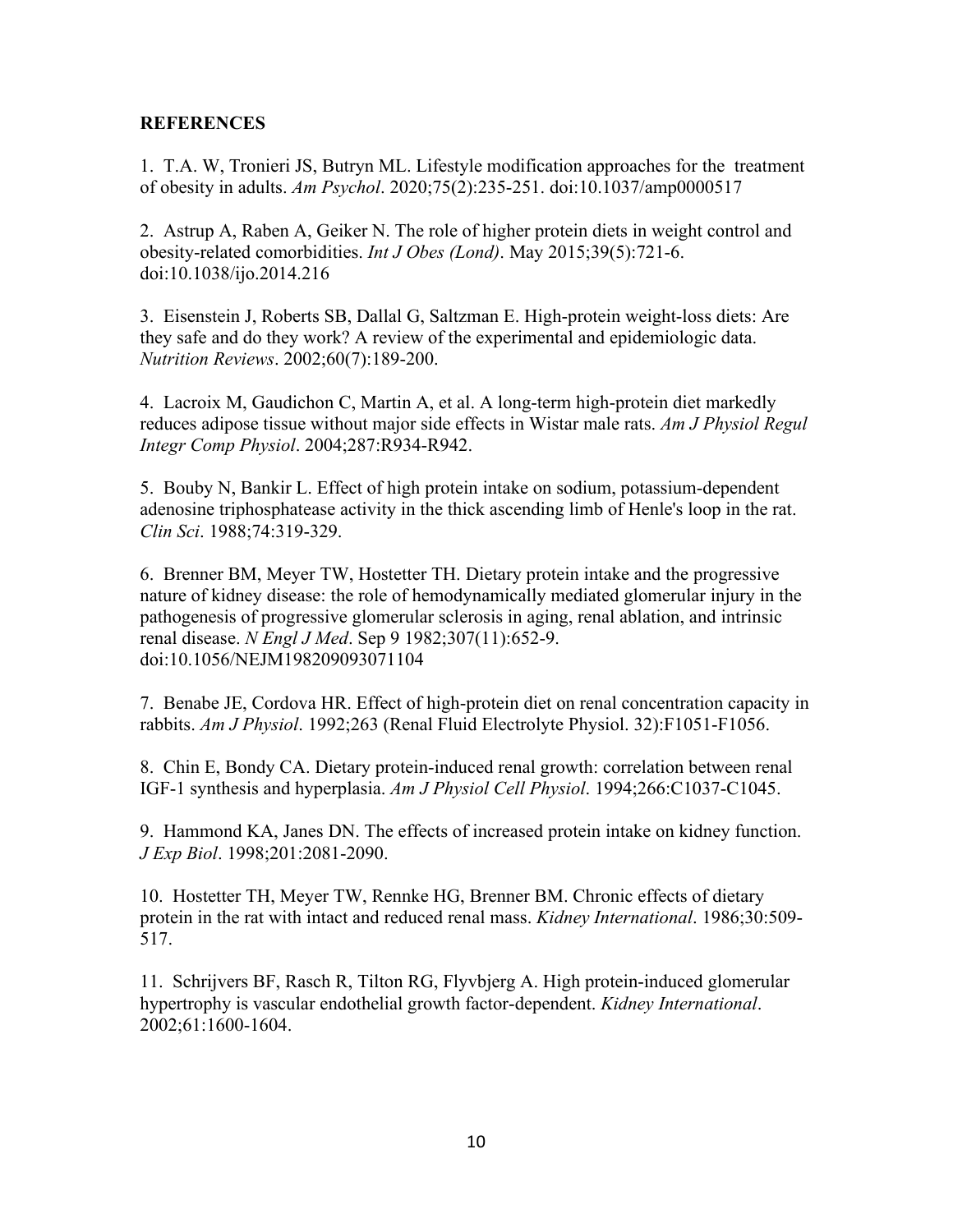<span id="page-10-6"></span>12. van Neck JW, Cingel V, van Vliet AK, Drop SLS, Flyvbjerg A. High-protein induced renal enlargement is growth hormone independent. *Kidney International*. 2002;62:1187-1195.

<span id="page-10-0"></span>13. Hall WL, Millward DJ, Long SJ, Morgan LM. Casein and whey exert different effects on plasma amino acid profiles, gastrointestinal hormone secretion and appetite. *Br J Nutr*. 2003;89:239-248.

14. Nevala R, Vaskonen T, Vehniainen J, Korpela R, Vapaatalo H. Soy based diet attenuates the development of hypertension when compared to casein based diet in spontaneously hypertensive rat. *Life Sci*. 2000;66(2):115-24.

15. Song S, Hooiveld GJ, Li M, et al. Dietary soy and meat proteins induce distinct physiological and gene expression changes in rats. *Sci Reports*. 2016;620036. doi:10.1038

<span id="page-10-1"></span>16. Reckelhoff JF. Sex steroids, cardiovascular disease, and hypertension. *Hypertension*. 2005;45:170-174.

<span id="page-10-2"></span>17. Reckelhoff JF, Yanes LL, Iliescu R, Fortepiani LA, Granger JP. Testosterone supplementation in aging men and women: possible impact on cardiovascular-renal disease. *Am J Physiol Renal Physiol*. 2005;289:F941-F948.

<span id="page-10-3"></span>18. Baylis C. Age-dependent glomerular damage in the rat. *J Clin Invest*. 1994;94:1823- 1829.

<span id="page-10-5"></span>19. Reckelhoff JF, Zhang H, K. S. Gender differences in development of hypertension in spontaneously hypertensive rats. *Hypertension*. 2000;35(2):480-483.

20. Remuzzi A, Puntorieri S, Mazzoleni A, Remuzzi G. Sex related differences in glomerular ultrafiltration and proteinuria in Munich-Wistar rats. *Kidney International*. 1988;34:481-486.

<span id="page-10-4"></span>21. Blush J, Lei J, Ju W, Silbiger SR, Pullman J, Neugarten J. Estradiol reverses renal injury in AIb/TGF-b1 transgenic mice. *Kidney International*. 2004;66:2148-2154.

22. Dixon A, Maric C. 17b-Estradiol attenuates diabetic kidney disease by regulating extracellular matrix and transforming growth factor-b protein expression and signaling. *Am J Physiol Renal Physio*. 2007;293:F1678-F1690.

23. Dubey RK, Jackson EK. Estrogen-induced cardiorenal protection: potential cellular, biochemical, and molecular mechanisms. *Am J Physiol Renal Physiol*. 2001;280:F365- F388.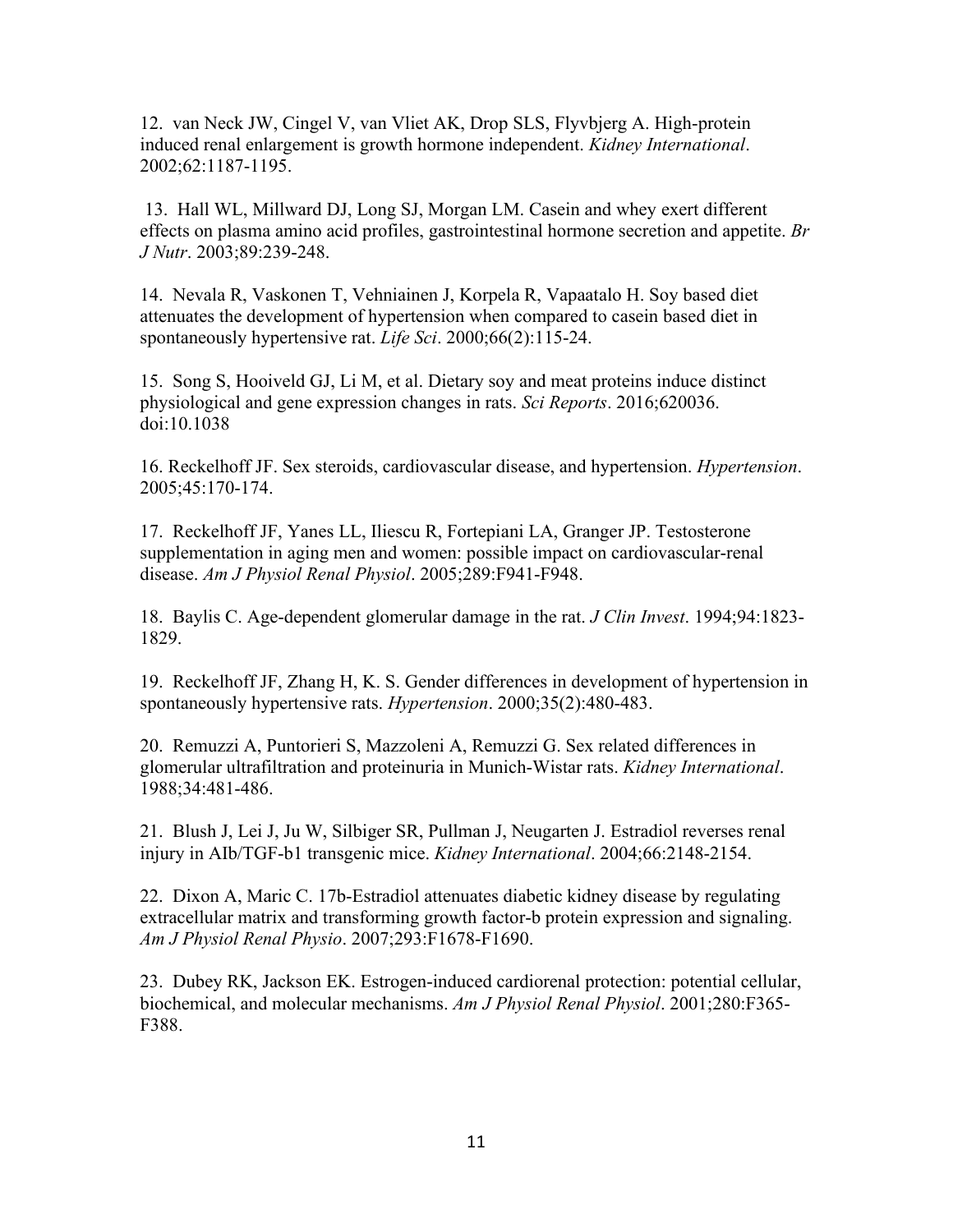24. Elliot SJ, Berho M, Korach K, et al. Gender-specific effects of endogenous testosterone: female a-estrogen receptor-deficient C57BI/6J mice develop glomerulosclerosis. *Kidney International*. 2007;72:464-472.

25. Elliot SJ, Karl M, Berho M, et al. Estrogen deficiency accelerates progression of glomerulosclerosis in susceptible mice. *Am J Path*. 2003;162(5):1441-1448.

26. Ji H, Menini S, Mok K, et al. Gonadal steroid regulation of renal injury in renal wrap hyhpertension. *Am J Physiol Renal Physiol*. 2004;288:F513-F520.

27. Karl M, Berho M, Pignac-Kobinger J, Striker GE, Elliot SJ. Differential effects of continuous and intermittent 17b-estradiol replacement and tamoxifen therapy on the prevention of glomerulosclerosis. *Am J Path*. 2006;169(2):351-361.

28. Mankhey RW, Wells CC, Bhatti F, Maric C. 17b-Estradiol supplementation reduces tubulointerstitial fibrosis by increasing MMP activity in the diabetic kidney. *Am J Physiol Regul Integr Comp Physiol*. 2007;292:R769-R777.

29. Maric C, Sandberg K, Hinojosa-Laborde C. Glomerulosclerosis and tubulointerstitial fibrosis are attenuated with 17b-estradiol in the aging Dahl salt sensitive rat. *J Am Soc Nephrol*. 2004;15:1546-1556.

30. Sun J, Devish K, Langer WJ, Carmines PK, Lane PH. Testosterone treatment promotes tubular damage in experimental diabetes in prepubertal rats. *Am J Physiol Renal Physiol*. 2007;292:F1681-F1690.

31. Verzola D, Gandolfo MT, Salvatore F, et al. Testosterone promotes apoptotic damage in human renal tubular cells. *Kidney International*. 2004;65:1252-1261.

<span id="page-11-0"></span>32. Cattran DC, Reich HN, Beanlands HJ, Miller JA, Scholey JW, Troyanov S. The impact of sex in primary glomerulonephritis. *Nephrol Dial Transplant*. 2008;23:2247- 2253.

33. Lane PH. Estrogen receptors in the kidney: lessons from genetically altered mice. *Gender Medicine*. 2008;5(Suppl. A):S11-S18.

34. Neugarten J, Acharya A, Silbiger SR. Effect of gender on the progression of nondiabetic renal disease: a meta-analysis. *J Am Soc Nephrol*. 2000;11:319-329.

<span id="page-11-1"></span>35. Koeppen BM, Stanton BA. *Renal Physiology*. 6th ed. Elsevier; 2019.

<span id="page-11-2"></span>36. Jean-Faucher C, Berger M, Gallon C, de Turckheim M, Veyssiere G, Jean C. Sexrelated differences in renal size in mice: ontogeny and influence of neonatal androgens. *J Endocrinol*. Nov 1987;115(2):241-6.